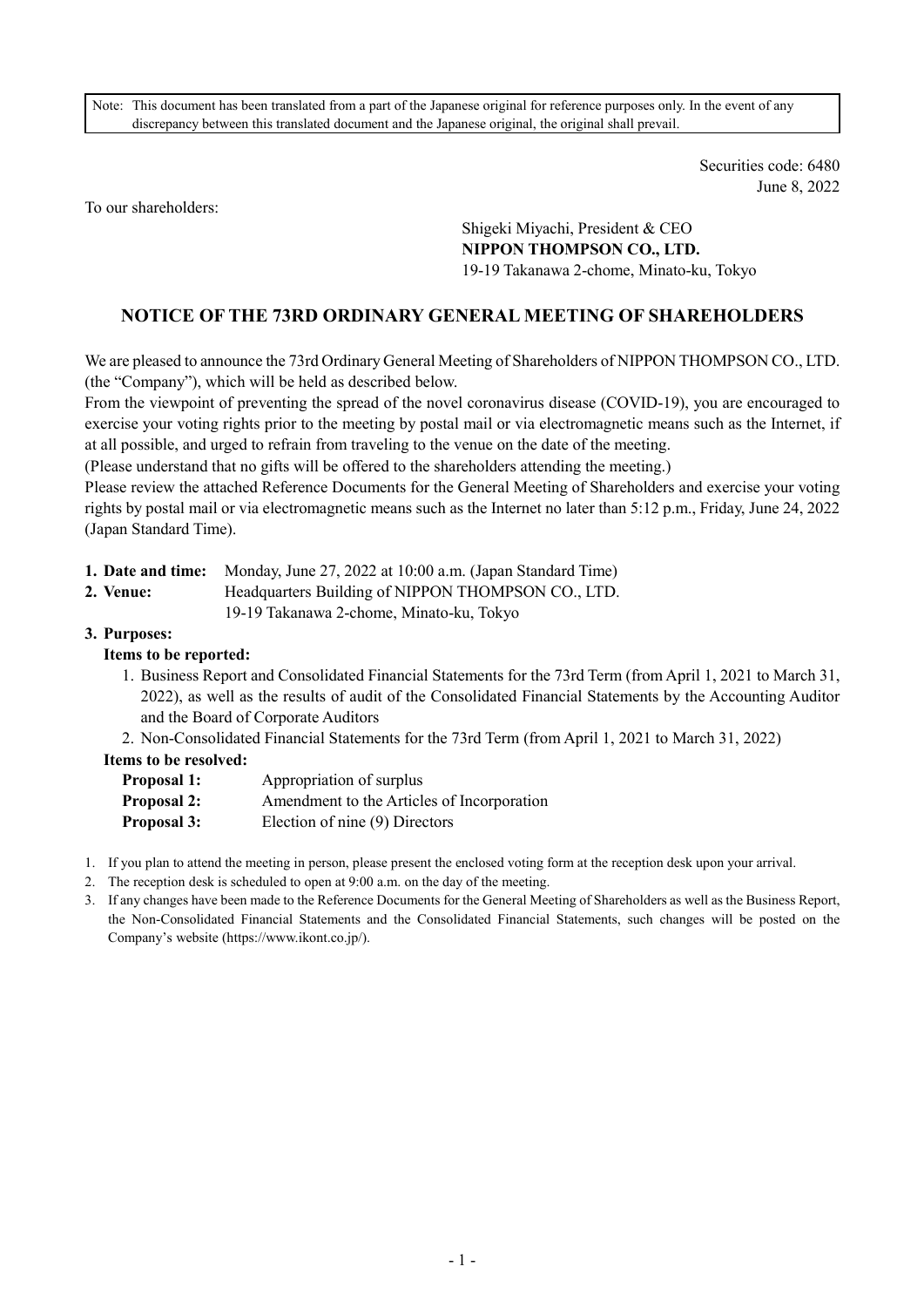#### Requests Regarding Prevention of the Spread of Novel Coronavirus Disease (COVID-19)

- If we significantly update our various response depending on the situation of the spread of infection up to the date of the Ordinary General Meeting of Shareholders or the announcements made by the government, etc., we will post a notice on the Company's website (https://www.ikont.co.jp/). Therefore, we kindly request that you check our website.
- Exercise of voting rights with the voting card carries the risk of infection due to the process to return it and the work to tally the votes. Accordingly, we ask you to exercise voting rights via the Internet, etc. if at all possible when exercising voting rights prior to the meeting.
- Alcohol disinfectant for shareholders will be placed near the venue reception. Accordingly, we ask for your cooperation in disinfecting your hands, etc., and also kindly request that any shareholders attending the meeting bring and wear a mask.
- We will take temperature near the entrance of the venue using a non-contact thermometer, etc., and anyone who is found to have fevers and anyone who appears to be unwell may be refused entry and be asked to leave.
- Officers of the Company as well as staff members at the General Meeting of Shareholders will also be wearing masks and have their temperature and health checked.
- Seats in the venue will be arranged with spaces between them.
- The items to be reported (including the audit report) and detailed explanations of the proposals, etc. will be omitted at this Ordinary General Meeting of Shareholders to shorten the meeting's duration, from the perspective of preventing the spread of infection of the novel coronavirus (COVID-19). We ask shareholders to look over the notice of convocation prior to the meeting.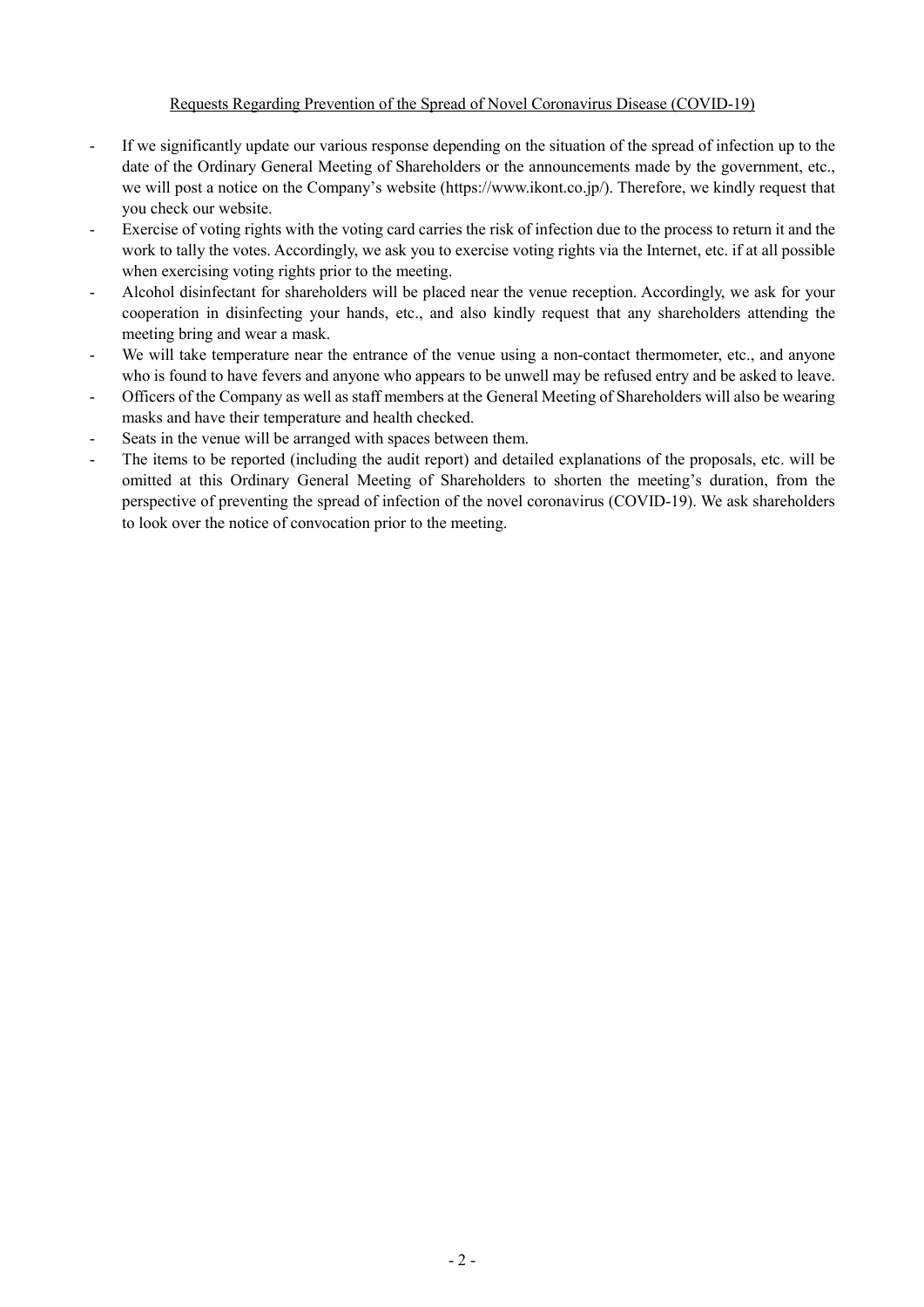## **Reference Documents for the General Meeting of Shareholders**

#### **Proposals and References**

**Proposal 1:** Appropriation of surplus

Matters concerning year-end dividends

The Company positions the distribution of profits to shareholders as an important management issue, and its basic policy is to maintain a stable dividend, while comprehensively taking into consideration factors such as the level of business performance.

For the fiscal year under review, based on this basic policy, the Company proposes to pay a fiscal year-end dividend per share of 7 yen, equivalent to an annual dividend per share of 13 yen, when combined with the interim dividend, an increase of 5 yen compared with the previous fiscal year.

- (1) Allotment of dividend property to shareholders and its total amount 7 yen per share of common stock of the Company Total amount: 507,581,844 yen
- (2) Effective date of dividends of surplus June 28, 2022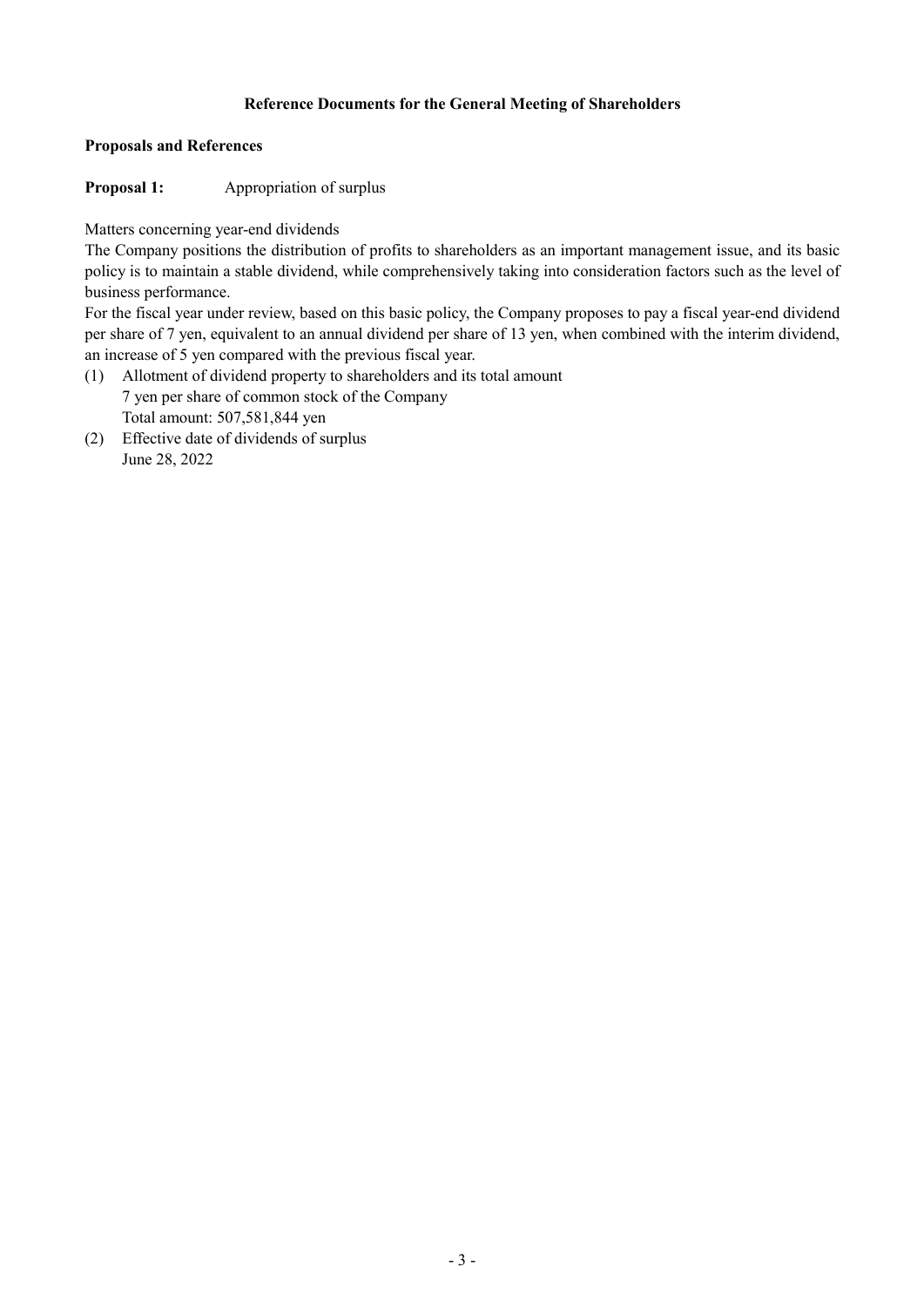#### **Proposal 2:** Amendment to the Articles of Incorporation

1. Reasons for the amendment

Since the revised provisions provided for in the proviso to Article 1 of the supplementary provisions of the "Act Partially Amending the Companies Act" (Act No. 70 of 2019) are to be enforced on September 1, 2022, the Company proposes to make the following changes to its Articles of Incorporation in preparation for the introduction of the system for providing informational materials for the general meeting of shareholders in electronic format.

- (1) Article 20, paragraph (1) in "Proposed amendments" below will stipulate that the Company shall take measures for providing information that constitutes the content of reference documents for the general meeting of shareholders, etc. in electronic format.
- (2) Article 20, paragraph (2) in "Proposed amendments" below will establish the provision to limit the scope of the items to be stated in the paper-based documents to be delivered to shareholders who requested the delivery of paper-based documents.
- (3) Since the provisions for Internet Disclosure and Deemed Provision of Reference Documents for the General Meeting of Shareholders, Etc. (Article 20 of the current Articles of Incorporation) will no longer be required, they will be deleted.
- (4) Accompanying the aforementioned establishment and deletion of provisions, supplementary provisions regarding the effective date, etc. will be established.

#### 2. Details of the amendment

The details of the amendment are as follows.

|                                                                   | (Underlined sections indicate changed parts)                    |
|-------------------------------------------------------------------|-----------------------------------------------------------------|
| Current Articles of Incorporation                                 | Proposed amendments                                             |
| (Internet Disclosure and Deemed Provision of Reference            | (Deleted)                                                       |
| Documents for the General Meeting of Shareholders, Etc.)          |                                                                 |
| Article 20                                                        |                                                                 |
| When the Company convenes a general meeting of                    |                                                                 |
| shareholders, if it discloses information that is to be stated or |                                                                 |
| presented in the reference documents for the general meeting of   |                                                                 |
| shareholders, business report, non-consolidated financial         |                                                                 |
| statements and consolidated financial statements through the      |                                                                 |
| Internet in accordance with the provisions prescribed by the      |                                                                 |
| Ministry of Justice Order, it may be deemed that the Company      |                                                                 |
| has provided this information to shareholders.                    |                                                                 |
| (Newly established)                                               | (Measures, etc. for Providing Information in Electronic Format) |
|                                                                   | Article 20                                                      |
|                                                                   | (1) When the Company convenes a general meeting of              |
|                                                                   | shareholders, it shall take measures for providing              |
|                                                                   | information that constitutes the content of reference           |
|                                                                   | documents for the general meeting of shareholders, etc. in      |
|                                                                   | electronic format.                                              |
|                                                                   | (2) Among items for which the measures for providing            |
|                                                                   | information in electronic format will be taken, the             |
|                                                                   | Company may exclude all or some of those items                  |
|                                                                   | designated by the Ordinance of the Ministry of Justice          |
|                                                                   | from statements in the paper-based documents to be              |
|                                                                   | delivered to shareholders who requested the delivery of         |
|                                                                   | paper-based documents by the record date of voting rights.      |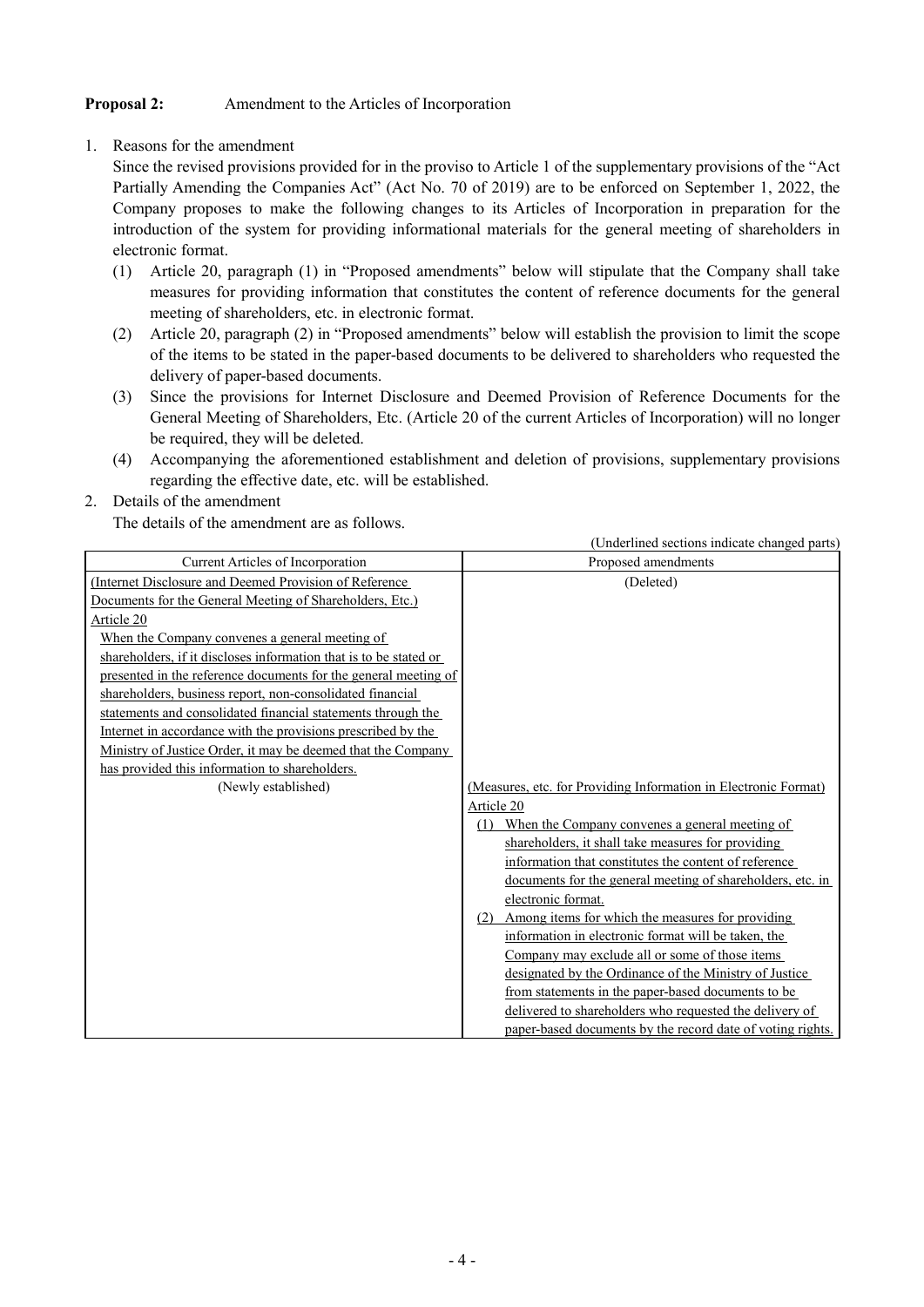| <b>Current Articles of Incorporation</b> | Proposed amendments                                              |
|------------------------------------------|------------------------------------------------------------------|
| (Newly established)                      | <b>Supplementary Provisions</b>                                  |
|                                          | The amendment to the Articles of Incorporation pertaining        |
|                                          | to Article 20 shall be effective from September 1, 2022,         |
|                                          | which is the date of enforcement of the revised provisions       |
|                                          | provided for in the proviso to Article 1 of the                  |
|                                          | supplementary provisions of the Act Partially Amending           |
|                                          | the Companies Act (Act No. 70 of 2019) (hereinafter              |
|                                          | referred to as the "Date of Enforcement").                       |
|                                          | Notwithstanding the provision of the preceding paragraph,<br>(2) |
|                                          | Article 20 of the Articles of Incorporation (Internet)           |
|                                          | Disclosure and Deemed Provision of Reference                     |
|                                          | Documents for the General Meeting of Shareholders, Etc.)         |
|                                          | shall remain effective regarding any general meeting of          |
|                                          | shareholders held on a date within six months from the           |
|                                          | Date of Enforcement.                                             |
|                                          | These Supplementary Provisions shall be deleted on the<br>(3)    |
|                                          | date when six months have elapsed from the Date of               |
|                                          | Enforcement or three months have elapsed from the date           |
|                                          | of the general meeting of shareholders in the preceding          |
|                                          | paragraph, whichever is later.                                   |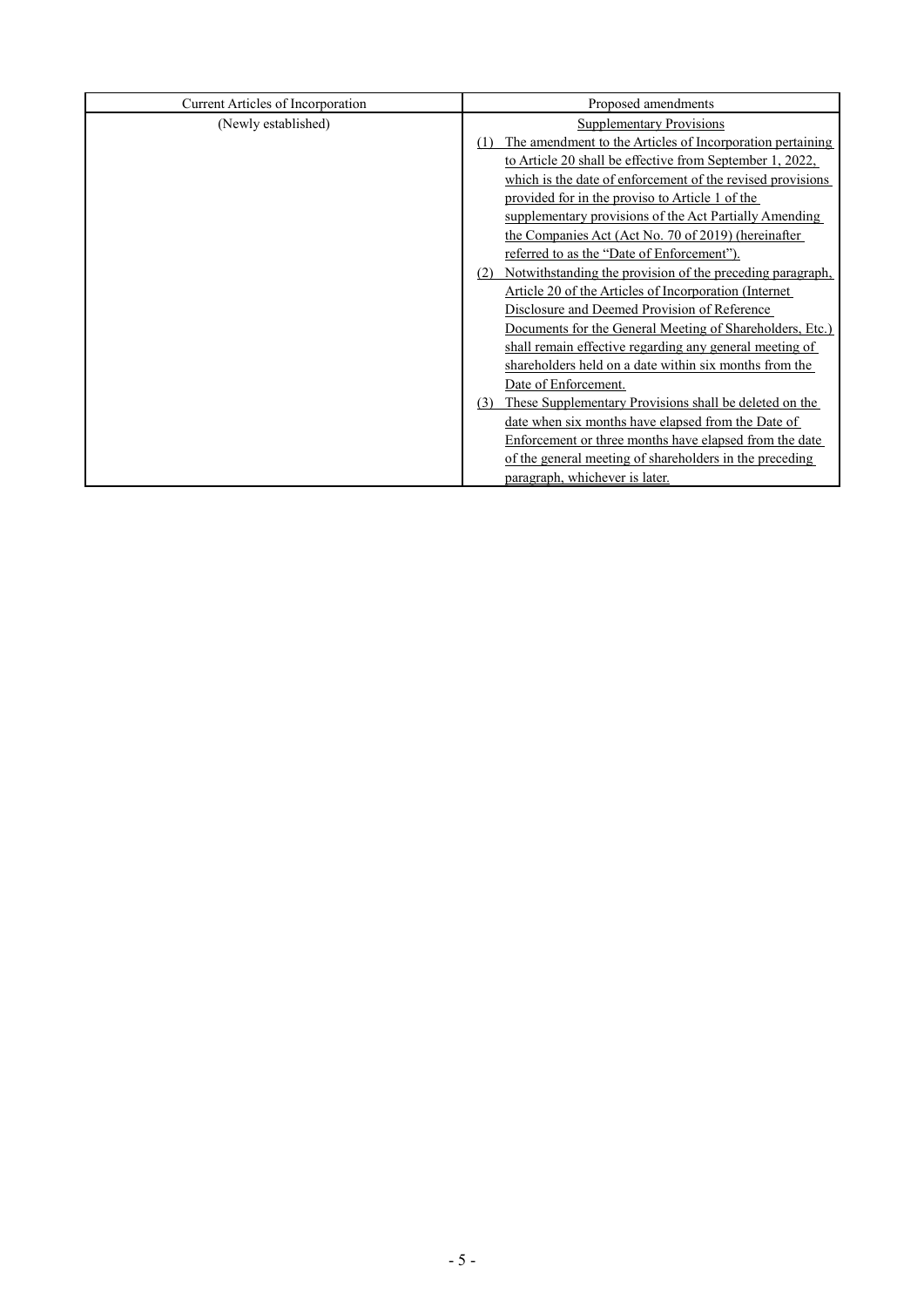# **Proposal 3:** Election of nine (9) Directors

The term of office of all nine (9) current Directors will expire at the conclusion of this Ordinary General Meeting of Shareholders. Accordingly, the Company proposes the election of nine (9) Directors.

| Candidate           | Name             | Current positions and responsibilities in the Company                                                                                                                                                                                                                                     | Candidate                              |
|---------------------|------------------|-------------------------------------------------------------------------------------------------------------------------------------------------------------------------------------------------------------------------------------------------------------------------------------------|----------------------------------------|
| no.<br>$\mathbf{1}$ | Shigeki Miyachi  | President & CEO                                                                                                                                                                                                                                                                           | attributes<br>Reelection               |
| 2                   | Toshinao Kimura  | Managing Director, in charge of Sales Dept. and Sales<br>Engineering Dept., and deputy in charge of Corporate<br>Business Development Dept. and Products Development<br>Center                                                                                                            | Reelection                             |
| 3                   | Koji Shimomura   | Managing Director, in charge of Corporate Planning Dept.,<br>Personnel and General Affairs Dept., Accounting Dept.,<br>Logistics Operations Dept. and Secretary Dept., deputy in<br>charge of Corporate Business Development Dept., and<br>General Manager of Export Administration Dept. | Reelection                             |
| 4                   | Tooru Okajima    | Managing Director, in charge of Information System Dept.<br>and DX Promotion, deputy in charge of Production Dept.,<br>and General Manager of Gifu Factory Complex                                                                                                                        | Reelection                             |
| 5                   | Shin Kasahara    | Managing Director, in charge of Corporate Business<br>Development Dept., Quality Assurance Dept., Products<br>Development Center, Technical Center, UBC (Shanghai)<br>Precision Bearing MFG. Co., Ltd. and UBC (Suzhou)<br>Bearing Co., Ltd., and General Manager of Technical Center     | Reelection                             |
| 6                   | Nobuya Hideshima | Non-Executive Director                                                                                                                                                                                                                                                                    | Reelection                             |
| 7                   | Youichi Takei    | Non-Executive Director                                                                                                                                                                                                                                                                    | Reelection<br>Outside<br>Independent   |
| 8                   | Satoshi Saito    | Non-Executive Director                                                                                                                                                                                                                                                                    | Reelection<br>Outside<br>Independent   |
| 9                   | Atsuko Noda      |                                                                                                                                                                                                                                                                                           | New election<br>Outside<br>Independent |

The candidates are as follows.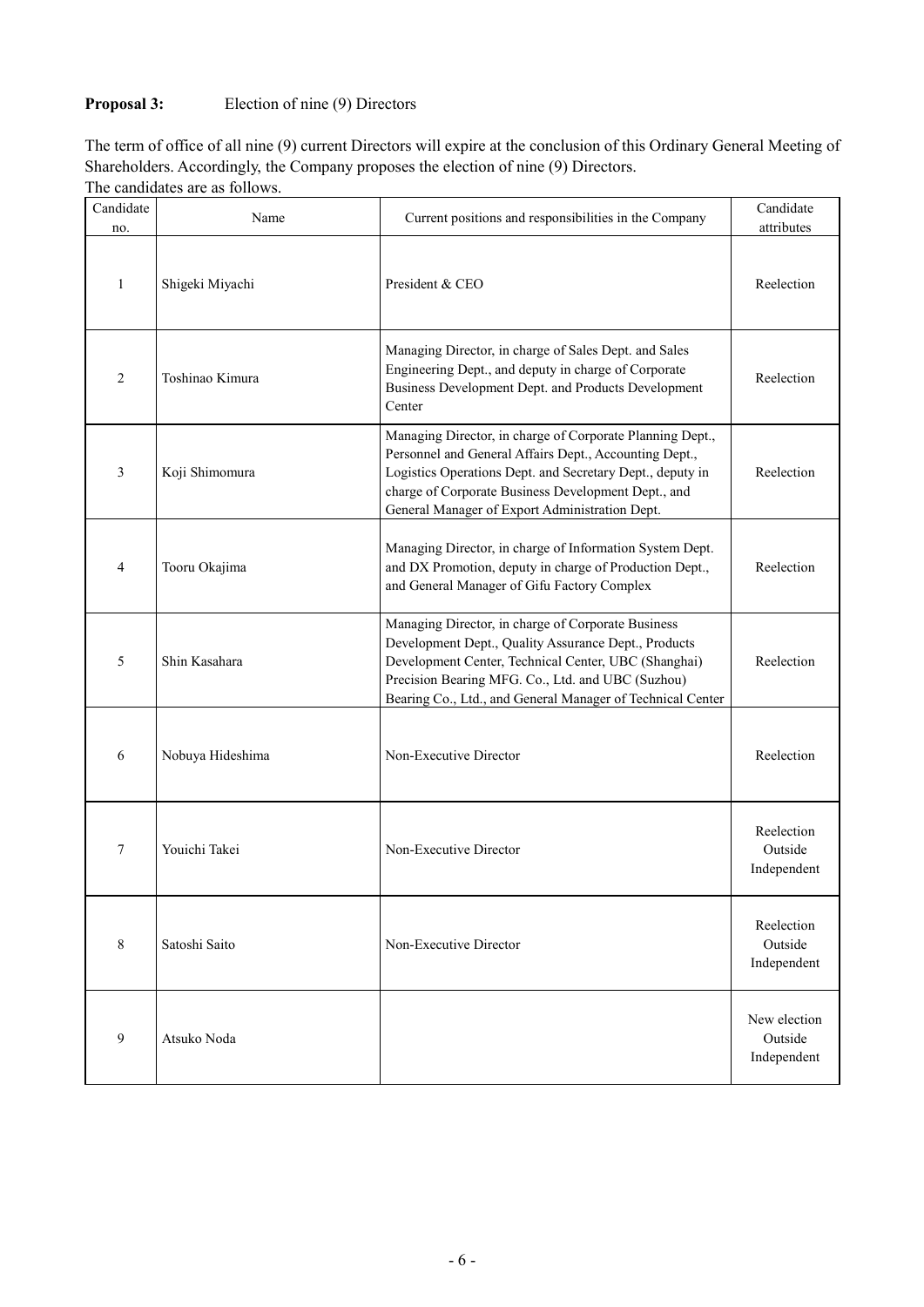| Candidate<br>no. | Name<br>(Date of birth)                                                                |                                                                                                                                                                                | Career summary, positions, responsibilities, and significant<br>concurrent positions                                                                                                                                                                                                                                                                                                                                                                                                                                                                                                                                                                                                                                                                                                                                                                                                                                                                                                                                                                                                                                                                                                                                                                                        | Number of shares<br>of the Company<br>held |
|------------------|----------------------------------------------------------------------------------------|--------------------------------------------------------------------------------------------------------------------------------------------------------------------------------|-----------------------------------------------------------------------------------------------------------------------------------------------------------------------------------------------------------------------------------------------------------------------------------------------------------------------------------------------------------------------------------------------------------------------------------------------------------------------------------------------------------------------------------------------------------------------------------------------------------------------------------------------------------------------------------------------------------------------------------------------------------------------------------------------------------------------------------------------------------------------------------------------------------------------------------------------------------------------------------------------------------------------------------------------------------------------------------------------------------------------------------------------------------------------------------------------------------------------------------------------------------------------------|--------------------------------------------|
| $\mathbf{1}$     | Shigeki Miyachi<br>(April 14, 1956)<br>Reelection                                      | Apr. 1979<br>Oct. 2008<br>Jan. 2009<br>June 2010<br>June 2012                                                                                                                  | Joined The Tokai Bank, Limited (currently MUFG<br>Bank, Ltd.)<br>Joined the Company, General Manager attached to<br>Director in charge of Corporate Planning Dept.<br>General Manager of Corporate Planning Dept.<br>Managing Director and General Manager of<br>Corporate Planning Dept.<br>President & CEO (current position)                                                                                                                                                                                                                                                                                                                                                                                                                                                                                                                                                                                                                                                                                                                                                                                                                                                                                                                                             | 119,630 shares                             |
|                  | Reasons for nomination as candidate for Director                                       |                                                                                                                                                                                | Shigeki Miyachi has participated in financial operations over many years, and was appointed as President & CEO of the<br>Company in 2012. As such, he has abundant experience and achievements, as well as broad knowledge, as a manager.<br>Accordingly, the Company has judged that he is suitably qualified to promote the management of the Group and<br>strengthen corporate governance, and therefore proposes his election as Director.                                                                                                                                                                                                                                                                                                                                                                                                                                                                                                                                                                                                                                                                                                                                                                                                                              |                                            |
| $\overline{c}$   | Toshinao Kimura<br>(November 23, 1957)<br>Reelection                                   | Apr. 1981<br><b>July 2004</b><br>June 2006<br><b>June 2008</b><br>June 2010<br><b>July 2012</b><br>Sept. 2012<br>June 2013<br>Apr. 2015<br>June 2017<br>Apr. 2018<br>Apr. 2022 | Joined the Company<br>General Manager of Kita-Kanto Branch Office,<br>Eastern Japan Regional Office<br>General Manager of Eastern Japan Regional Office<br>General Manager of Sales & Marketing<br>Headquarters<br>Director and General Manager of Sales &<br>Marketing Headquarters<br>Director, General Manager of Sales & Marketing<br>Headquarters, and General Manager of Overseas<br>Sales Dept. II<br>Director, in charge of Domestic Sales Dept., Sales<br>Engineering Dept., Logistics Operations Dept. and<br>Global Marketing Promotion Dept., General<br>Manager of Sales & Marketing Headquarters, and<br>General Manager of Overseas Sales Dept. II<br>Director and General Manager of Overseas Sales<br>Dept. I<br>Director and Senior Executive Officer, Chairman<br>of IKO INTERNATIONAL, INC., and Chairman<br>of NIPPON THOMPSON EUROPE B.V.<br>Director and Senior Executive Officer, and General<br>Manager of Gifu Factory Complex<br>Managing Director, deputy in charge of Production<br>Dept., and General Manager of Gifu Factory<br>Complex<br>Managing Director, in charge of Sales Dept. and<br>Sales Engineering Dept., and deputy in charge of<br>Corporate Business Development Dept. and<br>Products Development Center (current position) | $24,612$ shares                            |
|                  | Reasons for nomination as candidate for Director<br>proposes his election as Director. |                                                                                                                                                                                | Toshinao Kimura has participated mainly in Sales Dept. and Production Dept., including operations overseas, and has<br>abundant experience and achievements, as well as broad knowledge. He can be expected to utilize these qualities to<br>contribute to all aspects of the management of the Group and enhance corporate value, and therefore the Company                                                                                                                                                                                                                                                                                                                                                                                                                                                                                                                                                                                                                                                                                                                                                                                                                                                                                                                |                                            |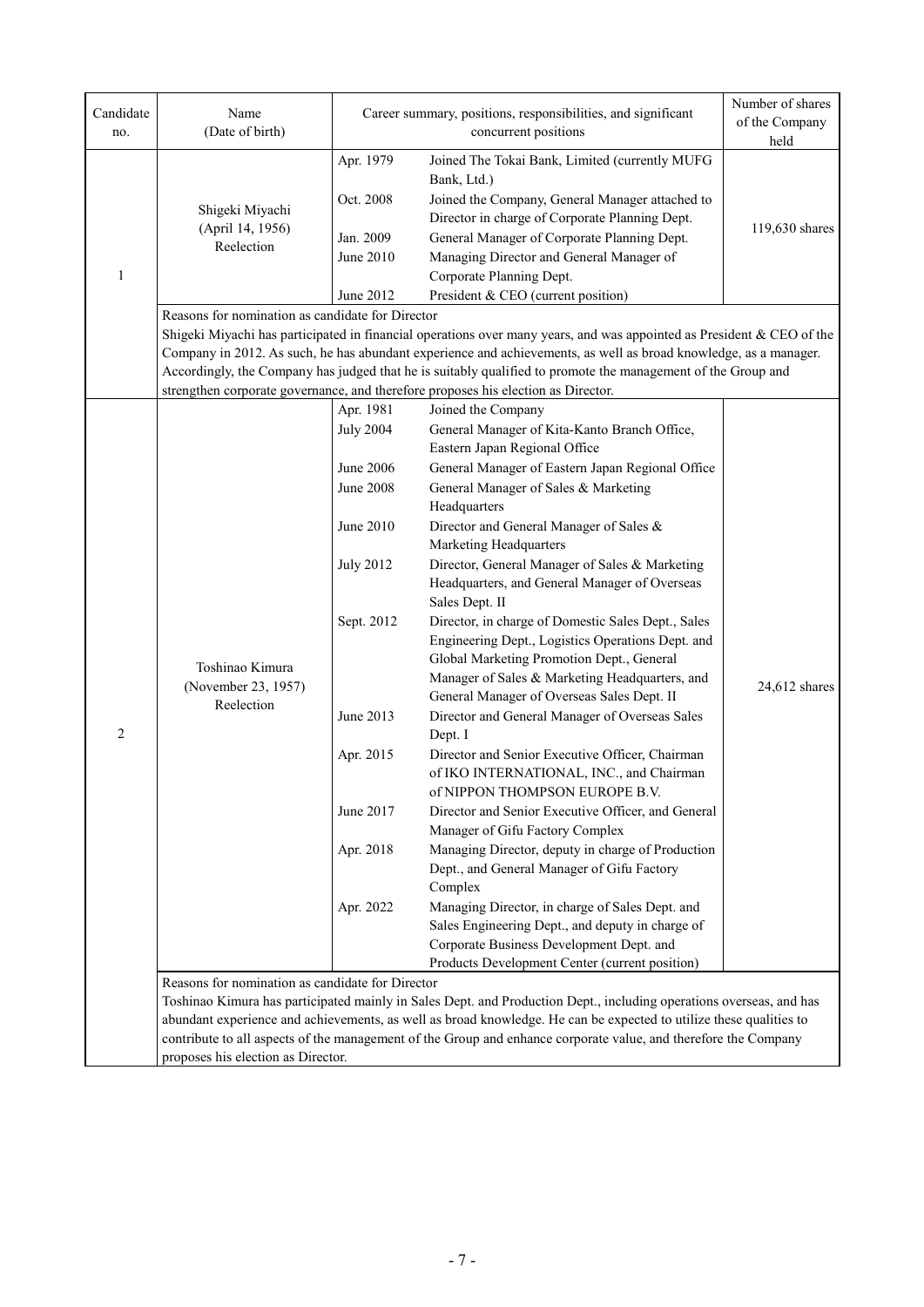| Candidate<br>no. | Name<br>(Date of birth)                          |                  | Career summary, positions, responsibilities, and significant<br>concurrent positions                                    | Number of shares<br>of the Company<br>held |  |  |
|------------------|--------------------------------------------------|------------------|-------------------------------------------------------------------------------------------------------------------------|--------------------------------------------|--|--|
|                  |                                                  | Apr. 1981        | Joined the Company                                                                                                      |                                            |  |  |
|                  |                                                  | June 2004        | General Manager of Tohoku Branch Office,                                                                                |                                            |  |  |
|                  |                                                  |                  | Eastern Japan Regional Office                                                                                           |                                            |  |  |
|                  |                                                  |                  |                                                                                                                         |                                            |  |  |
|                  |                                                  | <b>July 2006</b> | General Manager of Minami-Kanto Branch Office,<br>Eastern Japan Regional Office                                         |                                            |  |  |
|                  |                                                  | <b>June 2008</b> | General Manager of Eastern Japan Regional Office                                                                        |                                            |  |  |
|                  |                                                  | <b>July 2010</b> | General Manager of Western Japan Regional                                                                               |                                            |  |  |
|                  |                                                  |                  | Office                                                                                                                  |                                            |  |  |
|                  |                                                  | June 2012        | Director and General Manager of Western Japan                                                                           |                                            |  |  |
|                  |                                                  |                  | Regional Office                                                                                                         |                                            |  |  |
|                  |                                                  | June 2013        | Director and General Manager of Sales &                                                                                 |                                            |  |  |
|                  |                                                  |                  | Marketing Headquarters                                                                                                  |                                            |  |  |
|                  |                                                  | <b>July 2014</b> | Director and General Manager of Sales &                                                                                 |                                            |  |  |
|                  |                                                  |                  | Marketing Administration Dept.                                                                                          |                                            |  |  |
|                  |                                                  | Apr. 2015        | Director and Executive Officer, and General                                                                             |                                            |  |  |
|                  |                                                  |                  | Manager of Sales & Marketing Administration                                                                             |                                            |  |  |
|                  |                                                  |                  | Dept.                                                                                                                   |                                            |  |  |
|                  |                                                  | Apr. 2016        | Director and Senior Executive Officer, and General                                                                      |                                            |  |  |
|                  |                                                  |                  | Manager of Sales & Marketing Administration                                                                             |                                            |  |  |
|                  |                                                  |                  | Dept.                                                                                                                   |                                            |  |  |
| 3                | Koji Shimomura                                   | Jan. 2017        | Director and Senior Executive Officer, deputy in                                                                        |                                            |  |  |
|                  | (September 27, 1957)<br>Reelection               |                  | charge of Corporate Business Development Dept.,                                                                         | 54,120 shares                              |  |  |
|                  |                                                  |                  | and General Manager of Sales & Marketing                                                                                |                                            |  |  |
|                  |                                                  |                  | Administration Dept.                                                                                                    |                                            |  |  |
|                  |                                                  | Apr. 2018        | Managing Director, in charge of Sales Dept. and                                                                         |                                            |  |  |
|                  |                                                  |                  | Sales Engineering Dept., and deputy in charge of<br>Corporate Business Development Dept.                                |                                            |  |  |
|                  |                                                  | Apr. 2019        | Managing Director, in charge of Sales Dept. and                                                                         |                                            |  |  |
|                  |                                                  |                  | Sales Engineering Dept., and deputy in charge of                                                                        |                                            |  |  |
|                  |                                                  |                  | Corporate Business Development Dept. and                                                                                |                                            |  |  |
|                  |                                                  |                  | Products Development Center                                                                                             |                                            |  |  |
|                  |                                                  | May 2020         | Managing Director, in charge of Sales Dept.,                                                                            |                                            |  |  |
|                  |                                                  |                  | Personnel and General Affairs Dept. and Sales                                                                           |                                            |  |  |
|                  |                                                  |                  | Engineering Dept., and deputy in charge of                                                                              |                                            |  |  |
|                  |                                                  |                  | Corporate Business Development Dept. and                                                                                |                                            |  |  |
|                  |                                                  |                  | Products Development Center                                                                                             |                                            |  |  |
|                  |                                                  | Apr. 2022        | Managing Director, in charge of Corporate                                                                               |                                            |  |  |
|                  |                                                  |                  | Planning Dept., Personnel and General Affairs                                                                           |                                            |  |  |
|                  |                                                  |                  | Dept., Accounting Dept., Logistics Operations                                                                           |                                            |  |  |
|                  |                                                  |                  | Dept. and Secretary Dept., deputy in charge of                                                                          |                                            |  |  |
|                  |                                                  |                  | Corporate Business Development Dept., and<br>General Manager of Export Administration Dept.                             |                                            |  |  |
|                  |                                                  |                  | (current position)                                                                                                      |                                            |  |  |
|                  | Reasons for nomination as candidate for Director |                  |                                                                                                                         |                                            |  |  |
|                  |                                                  |                  | Koji Shimomura has participated mainly in Administration functions and Sales Dept., and has abundant experience and     |                                            |  |  |
|                  |                                                  |                  | achievements, as well as broad knowledge. He can be expected to utilize these qualities to contribute to all aspects of |                                            |  |  |
|                  |                                                  |                  | the management of the Group and enhance corporate value, and therefore the Company proposes his election as             |                                            |  |  |
|                  | Director.                                        |                  |                                                                                                                         |                                            |  |  |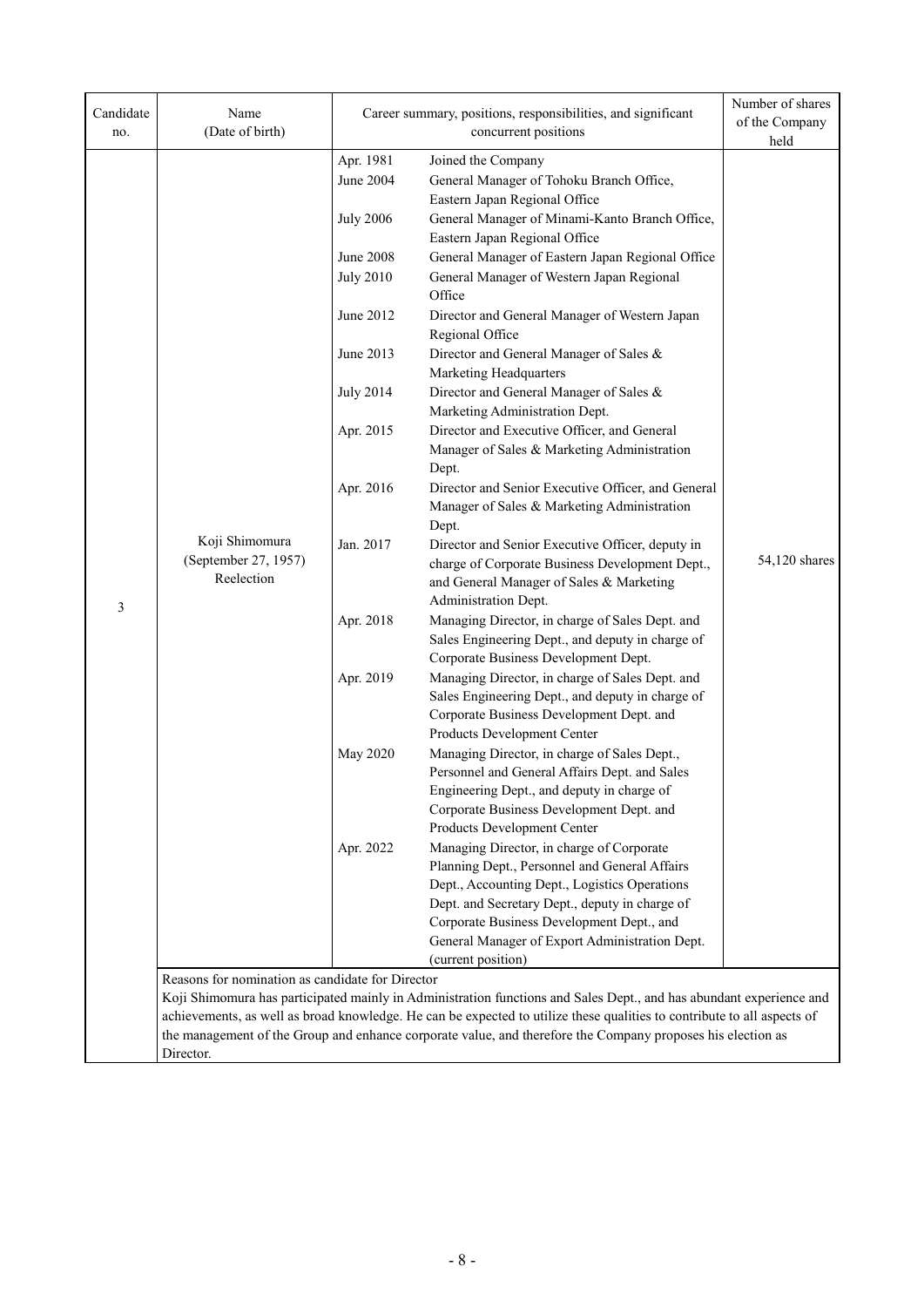| Candidate<br>no. | Name<br>(Date of birth)                                                                                                                                        |                  | Career summary, positions, responsibilities, and significant<br>concurrent positions                                     | Number of shares<br>of the Company<br>held |  |  |
|------------------|----------------------------------------------------------------------------------------------------------------------------------------------------------------|------------------|--------------------------------------------------------------------------------------------------------------------------|--------------------------------------------|--|--|
|                  |                                                                                                                                                                | Apr. 1984        | Joined The Tokai Bank, Limited (currently MUFG                                                                           |                                            |  |  |
|                  |                                                                                                                                                                |                  | Bank, Ltd.)                                                                                                              |                                            |  |  |
|                  |                                                                                                                                                                | June 2013        | Joined the Company, General Manager attached to                                                                          |                                            |  |  |
|                  |                                                                                                                                                                |                  | Director in charge of Corporate Planning Dept.                                                                           |                                            |  |  |
|                  |                                                                                                                                                                | <b>July 2013</b> | General Manager of Corporate Planning Dept.                                                                              |                                            |  |  |
|                  |                                                                                                                                                                | June 2014        | Executive Officer and General Manager of                                                                                 |                                            |  |  |
|                  |                                                                                                                                                                |                  | Corporate Planning Dept.<br>Executive Officer, in charge of Accounting Dept.,                                            |                                            |  |  |
|                  |                                                                                                                                                                | Apr. 2015        | Logistics Operations Dept. and Secretary Dept.,                                                                          |                                            |  |  |
|                  |                                                                                                                                                                |                  | and General Manager of Corporate Planning Dept.                                                                          |                                            |  |  |
|                  |                                                                                                                                                                | June 2015        | Director and Executive Officer, in charge of                                                                             |                                            |  |  |
|                  |                                                                                                                                                                |                  | Accounting Dept., Logistics Operations Dept. and                                                                         |                                            |  |  |
|                  |                                                                                                                                                                |                  | Secretary Dept., and General Manager of                                                                                  |                                            |  |  |
|                  |                                                                                                                                                                |                  | Corporate Planning Dept.                                                                                                 |                                            |  |  |
|                  |                                                                                                                                                                | Apr. 2016        | Director and Senior Executive Officer, in charge of                                                                      |                                            |  |  |
|                  |                                                                                                                                                                |                  | Accounting Dept., Information System Dept.,                                                                              |                                            |  |  |
|                  |                                                                                                                                                                |                  | Logistics Operations Dept. and Secretary Dept.,                                                                          |                                            |  |  |
|                  |                                                                                                                                                                |                  | and General Manager of Corporate Planning Dept.                                                                          |                                            |  |  |
|                  |                                                                                                                                                                | Jan. 2017        | Director and Senior Executive Officer, in charge of                                                                      |                                            |  |  |
|                  |                                                                                                                                                                |                  | Accounting Dept., Information System Dept.,<br>Logistics Operations Dept. and Secretary Dept.,                           |                                            |  |  |
|                  |                                                                                                                                                                |                  | deputy in charge of Corporate Business                                                                                   |                                            |  |  |
|                  |                                                                                                                                                                |                  | Development Dept., and General Manager of                                                                                |                                            |  |  |
|                  | Tooru Okajima<br>(July 8, 1961)                                                                                                                                |                  | Corporate Planning Dept.                                                                                                 | 34,483 shares                              |  |  |
|                  | Reelection                                                                                                                                                     | June 2017        | Director and Senior Executive Officer, in charge of                                                                      |                                            |  |  |
|                  |                                                                                                                                                                |                  | Accounting Dept., Information System Dept.,                                                                              |                                            |  |  |
| 4                |                                                                                                                                                                |                  | Logistics Operations Dept., and Secretary Dept.,                                                                         |                                            |  |  |
|                  |                                                                                                                                                                |                  | deputy in charge of Corporate Business                                                                                   |                                            |  |  |
|                  |                                                                                                                                                                |                  | Development Dept., General Manager of Corporate                                                                          |                                            |  |  |
|                  |                                                                                                                                                                |                  | Planning Dept., and General Manager of Export<br>Administration Dept.                                                    |                                            |  |  |
|                  |                                                                                                                                                                | Apr. 2018        | Managing Director, in charge of Accounting Dept.,                                                                        |                                            |  |  |
|                  |                                                                                                                                                                |                  | Information System Dept., Logistics Operations                                                                           |                                            |  |  |
|                  |                                                                                                                                                                |                  | Dept. and Secretary Dept., deputy in charge of                                                                           |                                            |  |  |
|                  |                                                                                                                                                                |                  | Corporate Business Development Dept., General                                                                            |                                            |  |  |
|                  |                                                                                                                                                                |                  | Manager of Corporate Planning Dept., and General                                                                         |                                            |  |  |
|                  |                                                                                                                                                                |                  | Manager of Export Administration Dept.                                                                                   |                                            |  |  |
|                  |                                                                                                                                                                | Apr. 2021        | Managing Director, in charge of Corporate<br>Planning Dept., Accounting Dept., Information                               |                                            |  |  |
|                  |                                                                                                                                                                |                  | System Dept., Logistics Operations Dept.,                                                                                |                                            |  |  |
|                  |                                                                                                                                                                |                  | Secretary Dept. and DX Promotion, deputy in                                                                              |                                            |  |  |
|                  |                                                                                                                                                                |                  | charge of Corporate Business Development Dept.,                                                                          |                                            |  |  |
|                  |                                                                                                                                                                |                  | and General Manager of Export Administration                                                                             |                                            |  |  |
|                  |                                                                                                                                                                |                  | Dept.                                                                                                                    |                                            |  |  |
|                  |                                                                                                                                                                | Apr. 2022        | Managing Director, in charge of Information                                                                              |                                            |  |  |
|                  |                                                                                                                                                                |                  | System Dept. and DX Promotion, deputy in charge                                                                          |                                            |  |  |
|                  |                                                                                                                                                                |                  | of Production Dept., and General Manager of Gifu                                                                         |                                            |  |  |
|                  |                                                                                                                                                                |                  | Factory Complex (current position)                                                                                       |                                            |  |  |
|                  | Reasons for nomination as candidate for Director<br>Tooru Okajima has participated in financial operations over many years, and has participated mainly in the |                  |                                                                                                                          |                                            |  |  |
|                  |                                                                                                                                                                |                  | Administration functions in the Company, such as the Corporate Planning Dept. As such, he has abundant experience        |                                            |  |  |
|                  |                                                                                                                                                                |                  | and achievements, as well as broad knowledge. He can be expected to utilize these qualities to contribute to all aspects |                                            |  |  |
|                  |                                                                                                                                                                |                  | of the management of the Group and enhance corporate value, and therefore the Company proposes his election as           |                                            |  |  |
|                  | Director.                                                                                                                                                      |                  |                                                                                                                          |                                            |  |  |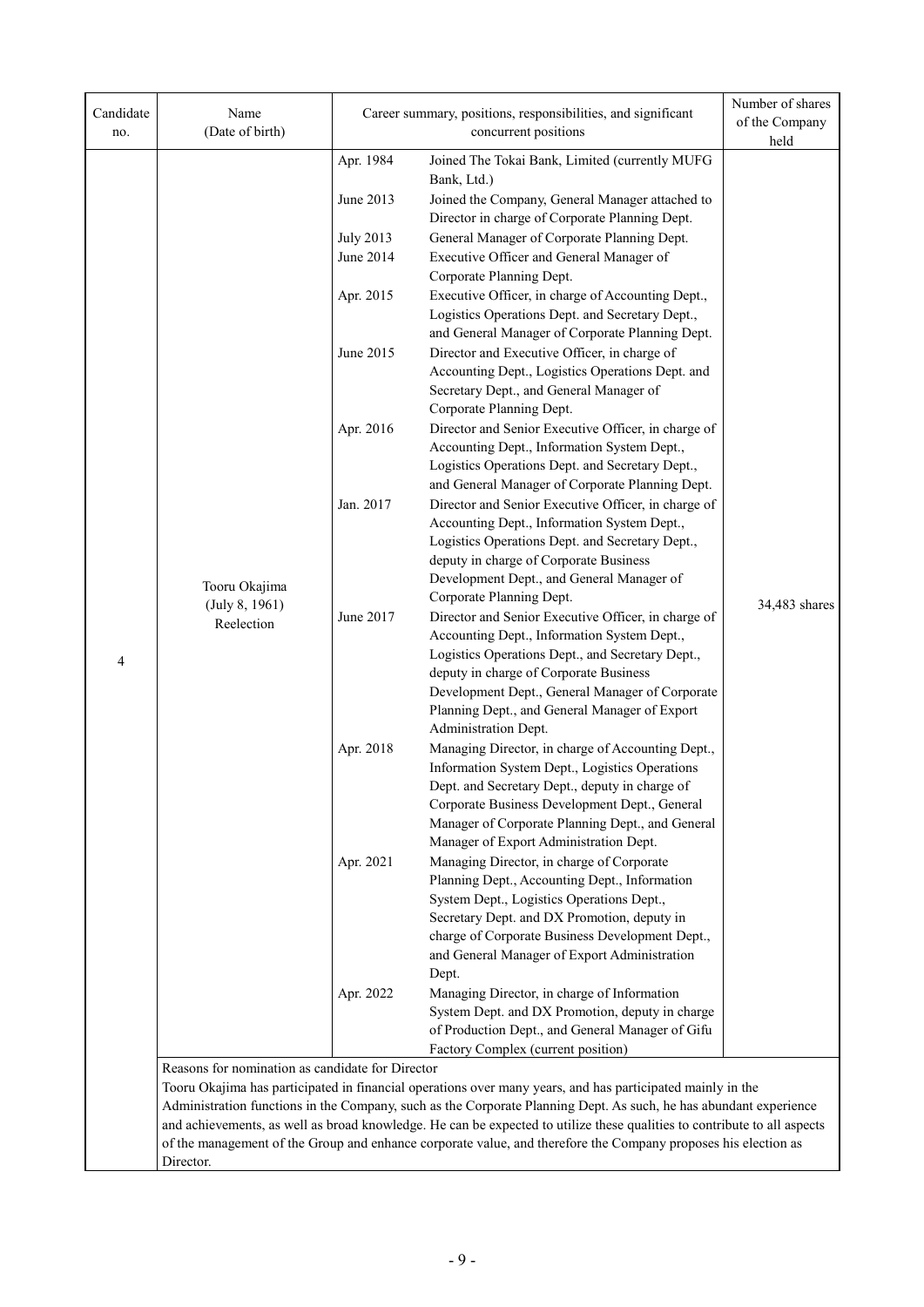| Candidate<br>no. | Name<br>(Date of birth)                          |                                                   | Career summary, positions, responsibilities, and significant<br>concurrent positions                                                                                                                                                                                                                                                              | Number of shares<br>of the Company<br>held |  |
|------------------|--------------------------------------------------|---------------------------------------------------|---------------------------------------------------------------------------------------------------------------------------------------------------------------------------------------------------------------------------------------------------------------------------------------------------------------------------------------------------|--------------------------------------------|--|
|                  |                                                  | Apr. 1984<br><b>July 2008</b><br><b>July 2013</b> | Joined the Company<br>General Manager of Sales Engineering Dept.<br>General Manager of Technical Dept., Technical<br>Center                                                                                                                                                                                                                       |                                            |  |
|                  |                                                  | Apr. 2016                                         | Executive Officer and General Manager of<br><b>Technical Center</b>                                                                                                                                                                                                                                                                               |                                            |  |
|                  |                                                  | June 2016                                         | Director and Executive Officer, and General<br>Manager of Technical Center                                                                                                                                                                                                                                                                        |                                            |  |
|                  |                                                  | Jan. 2017                                         | Director and Executive Officer, in charge of<br>Corporate Business Development Dept., General<br>Manager of Technical Center, and Chairman of<br>UBC (Suzhou) Bearing Co., Ltd.                                                                                                                                                                   |                                            |  |
|                  |                                                  | Apr. 2018                                         | Director and Executive Officer, in charge of<br>Corporate Business Development Dept. and<br>Technical Dept., and Chairman of UBC (Suzhou)<br>Bearing Co., Ltd.                                                                                                                                                                                    |                                            |  |
| 5                | Shin Kasahara<br>(August 28, 1961)<br>Reelection | Apr. 2019                                         | Director and Executive Officer, in charge of<br>Corporate Business Development Dept., Quality<br>Assurance Dept., Products Development Center<br>and Technical Center, and Chairman of UBC<br>(Suzhou) Bearing Co., Ltd.                                                                                                                          |                                            |  |
|                  |                                                  | <b>May 2020</b>                                   | Director and Executive Officer, in charge of<br>Corporate Business Development Dept. and<br>Quality Assurance Dept., deputy in charge of<br>Products Development Center and Technical<br>Center, and Chairman of UBC (Suzhou) Bearing<br>Co., Ltd.                                                                                                | 17,536 shares                              |  |
|                  |                                                  | June 2020                                         | Director, in charge of Corporate Business<br>Development Dept. and Quality Assurance Dept.,<br>deputy in charge of Products Development Center<br>and Technical Center, and Chairman of UBC<br>(Suzhou) Bearing Co., Ltd.                                                                                                                         |                                            |  |
|                  |                                                  | Apr. 2021                                         | Director, in charge of Corporate Business<br>Development Dept., Quality Assurance Dept.,<br>UBC (Shanghai) Precision Bearing MFG. Co., Ltd.<br>and UBC (Suzhou) Bearing Co., Ltd., deputy in<br>charge of Products Development Center, and<br>General Manager of Technical Center                                                                 |                                            |  |
|                  |                                                  | Apr. 2022                                         | Managing Director, in charge of Corporate<br>Business Development Dept., Quality Assurance<br>Dept., Products Development Center, Technical<br>Center, UBC (Shanghai) Precision Bearing MFG.<br>Co., Ltd. and UBC (Suzhou) Bearing Co., Ltd., and<br>General Manager of Technical Center (current<br>position)                                    |                                            |  |
|                  | Reasons for nomination as candidate for Director |                                                   | Shin Kasahara has participated mainly in the Technical Dept., and has abundant experience and achievements, as well<br>as broad knowledge. He can be expected to utilize these qualities to contribute to all aspects of the management of the<br>Group and enhance corporate value, and therefore the Company proposes his election as Director. |                                            |  |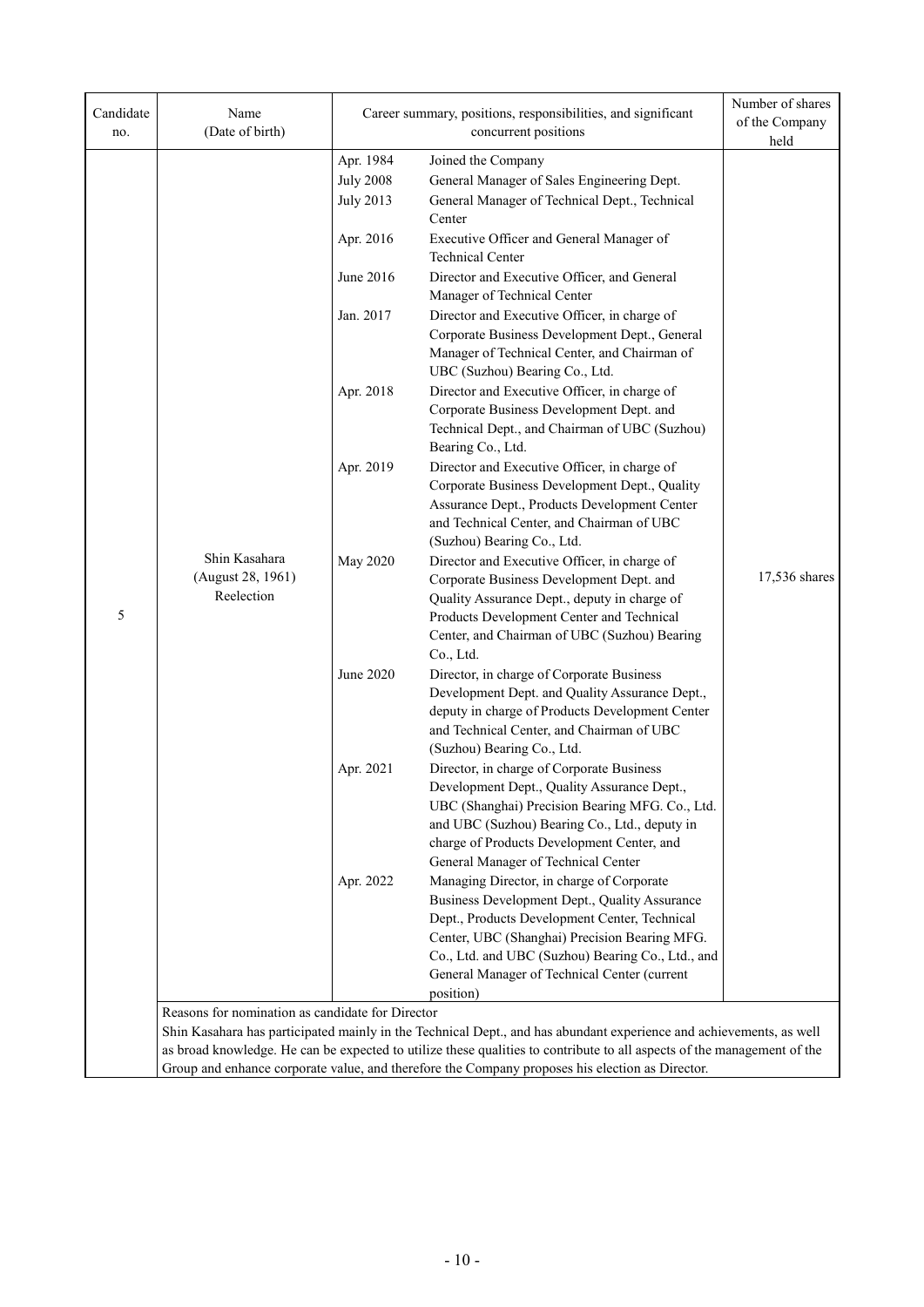| Candidate<br>no. | Name<br>(Date of birth)                                                                                                                                                                                                                                                                                                                                                                                                                                                                                                                                                                                                                                                                                   |                                                                                                                                                                                                                                                                                                                                                                                                                                                                                                                                                                                                                   | Career summary, positions, responsibilities, and significant<br>concurrent positions                                                                                                                                                                                                                                                                                                                                                                                                                                                                                               | Number of shares<br>of the Company<br>held |  |  |
|------------------|-----------------------------------------------------------------------------------------------------------------------------------------------------------------------------------------------------------------------------------------------------------------------------------------------------------------------------------------------------------------------------------------------------------------------------------------------------------------------------------------------------------------------------------------------------------------------------------------------------------------------------------------------------------------------------------------------------------|-------------------------------------------------------------------------------------------------------------------------------------------------------------------------------------------------------------------------------------------------------------------------------------------------------------------------------------------------------------------------------------------------------------------------------------------------------------------------------------------------------------------------------------------------------------------------------------------------------------------|------------------------------------------------------------------------------------------------------------------------------------------------------------------------------------------------------------------------------------------------------------------------------------------------------------------------------------------------------------------------------------------------------------------------------------------------------------------------------------------------------------------------------------------------------------------------------------|--------------------------------------------|--|--|
| 6                | Nobuya Hideshima<br>(January 9, 1954)<br>Reelection                                                                                                                                                                                                                                                                                                                                                                                                                                                                                                                                                                                                                                                       | Apr. 1978<br>Joined Yamaha Motor Co., Ltd.<br>Mar. 2009<br><b>Executive Officer</b><br>Mar. 2010<br>Senior Executive Officer<br>Mar. 2011<br>Director & Senior Executive Officer<br>Mar. 2013<br>Director & Managing Executive Officer<br>Director of The Graduate School for the Creation<br>Dec. 2016<br>of New Photonics Industries<br>Mar. 2017<br>Adviser of Yamaha Motor Co., Ltd.<br>June 2017<br>Non-Executive Director of Fujibo Holdings, Inc.<br>(scheduled to retire on June 29, 2022)<br>Non-Executive Director of ShinMaywa Industries,<br>June 2018<br>Ltd. (scheduled to retire on June 24, 2022) |                                                                                                                                                                                                                                                                                                                                                                                                                                                                                                                                                                                    | $0$ shares                                 |  |  |
|                  | June 2019<br>Non-Executive Director of the Company (current<br>position)<br>Reasons for nomination as candidate for Director<br>Nobuya Hideshima has abundant experience and achievements, as well as broad insight, related to management, which<br>he has participated in over many years, and he has appropriately supervised management as a Non-Executive Director<br>since June 2019. The Company values his experience and skills highly, and because he can be expected to utilize his<br>objective and specialist standpoint based on these qualities to contribute to all aspects of the management of the Group<br>and enhance corporate value, the Company proposes his election as Director. |                                                                                                                                                                                                                                                                                                                                                                                                                                                                                                                                                                                                                   |                                                                                                                                                                                                                                                                                                                                                                                                                                                                                                                                                                                    |                                            |  |  |
| $\tau$           | Youichi Takei<br>(June 10, 1961)<br>Reelection<br>Outside<br>Independent                                                                                                                                                                                                                                                                                                                                                                                                                                                                                                                                                                                                                                  | Apr. 1993<br>Apr. 2000<br>June 2003<br><b>June 2006</b><br>June 2013<br>June 2020<br>Jan. 2022                                                                                                                                                                                                                                                                                                                                                                                                                                                                                                                    | Registered as attorney (Dai-Ichi Tokyo Bar<br>Association), joined IWATA GODO<br>Partner of Meitetsu Law Offices (current position)<br>Non-Executive Corporate Auditor of the Company<br>Non-Executive Corporate Auditor of YAMAKIN<br>(JAPAN) CO., LTD. (current position)<br>Non-Executive Director of the Company (current<br>position)<br>Non-Executive Director of Daio Paper Corporation<br>(current position)<br>Non-Executive Corporate Auditor of Nippon<br>Export and Investment Insurance (current position)                                                            | 0 shares                                   |  |  |
|                  | Director, the Company proposes his election as Non-Executive Director.                                                                                                                                                                                                                                                                                                                                                                                                                                                                                                                                                                                                                                    |                                                                                                                                                                                                                                                                                                                                                                                                                                                                                                                                                                                                                   | Reasons for nomination as candidate for Non-Executive Director and overview of expected role<br>Youichi Takei has a specialist standpoint as an attorney, as well as a high level of achievements related to corporate<br>legal affairs, and he has appropriately supervised management as a Non-Executive Director since June 2013. The<br>Company values his experience and skills highly, and because his objective and legal standpoint based on these<br>qualities is expected to be reflected in the management of the Company as his role if he is elected as Non-Executive |                                            |  |  |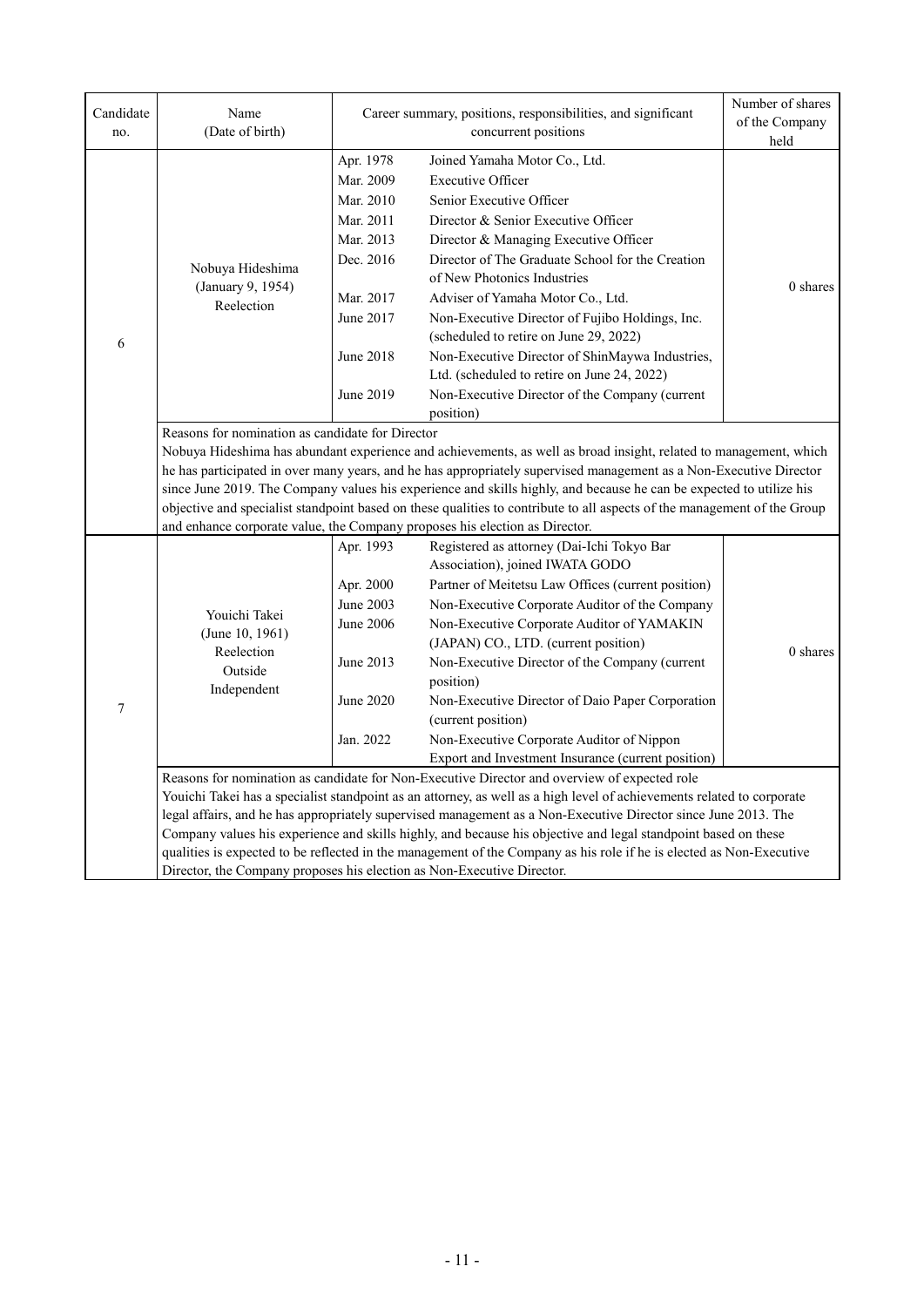| Candidate<br>no. | Name<br>(Date of birth)                                                                                                                                                                                                                                                                  |                        | Career summary, positions, responsibilities, and significant<br>concurrent positions                                                                                                                                                              | Number of shares<br>of the Company<br>held |  |  |  |
|------------------|------------------------------------------------------------------------------------------------------------------------------------------------------------------------------------------------------------------------------------------------------------------------------------------|------------------------|---------------------------------------------------------------------------------------------------------------------------------------------------------------------------------------------------------------------------------------------------|--------------------------------------------|--|--|--|
|                  |                                                                                                                                                                                                                                                                                          | Apr. 1982<br>Mar. 2002 | Joined The Tokai Bank, Limited (currently MUFG<br>Bank, Ltd.)<br>Left UFJ Bank Limited (currently MUFG Bank,                                                                                                                                      |                                            |  |  |  |
|                  | Satoshi Saito<br>(May 16, 1959)<br>Reelection                                                                                                                                                                                                                                            | Apr. 2002              | Ltd.)<br>Assistant Professor of School of Information-                                                                                                                                                                                            | 0 shares                                   |  |  |  |
|                  | Outside<br>Independent                                                                                                                                                                                                                                                                   | Apr. 2005              | Oriented Management, SANNO University<br>Professor of School of Management (current<br>position)                                                                                                                                                  |                                            |  |  |  |
| 8                |                                                                                                                                                                                                                                                                                          | June 2007<br>June 2016 | Non-Executive Corporate Auditor of the Company<br>Non-Executive Director (current position)                                                                                                                                                       |                                            |  |  |  |
|                  |                                                                                                                                                                                                                                                                                          |                        | Reasons for nomination as candidate for Non-Executive Director and overview of expected role                                                                                                                                                      |                                            |  |  |  |
|                  |                                                                                                                                                                                                                                                                                          |                        |                                                                                                                                                                                                                                                   |                                            |  |  |  |
|                  |                                                                                                                                                                                                                                                                                          |                        | Satoshi Saito has a deep knowledge of accounting, management, and law, as well as a specialist standpoint and broad<br>insight as a university professor, and he has appropriately supervised management as a Non-Executive Director since        |                                            |  |  |  |
|                  |                                                                                                                                                                                                                                                                                          |                        | June 2016. The Company values his experience and skills highly, and because his objective and specialist standpoint                                                                                                                               |                                            |  |  |  |
|                  |                                                                                                                                                                                                                                                                                          |                        | based on these qualities is expected to be reflected in the management of the Company as his role if he is elected as                                                                                                                             |                                            |  |  |  |
|                  |                                                                                                                                                                                                                                                                                          |                        | Non-Executive Director, the Company proposes his election as Non-Executive Director.                                                                                                                                                              |                                            |  |  |  |
|                  |                                                                                                                                                                                                                                                                                          | Apr. 1983              | Joined Japan Airlines Co., Ltd.                                                                                                                                                                                                                   |                                            |  |  |  |
|                  | $\ast$                                                                                                                                                                                                                                                                                   | Apr. 1991              | Purser                                                                                                                                                                                                                                            |                                            |  |  |  |
|                  | Atsuko Noda                                                                                                                                                                                                                                                                              | Sept. 1994             | Established Henkel & Grosse Japan Representative                                                                                                                                                                                                  |                                            |  |  |  |
|                  | (January 12, 1961)                                                                                                                                                                                                                                                                       |                        | Office, Japan Representative                                                                                                                                                                                                                      |                                            |  |  |  |
|                  | New election                                                                                                                                                                                                                                                                             | Nov. 1995              | Established Japan Duty Free Services LLC                                                                                                                                                                                                          | 0 shares                                   |  |  |  |
|                  | Outside<br>Independent                                                                                                                                                                                                                                                                   |                        | (currently Grosse Japan Inc.), Representative                                                                                                                                                                                                     |                                            |  |  |  |
|                  |                                                                                                                                                                                                                                                                                          |                        | Director                                                                                                                                                                                                                                          |                                            |  |  |  |
| 9                |                                                                                                                                                                                                                                                                                          | Dec. 2002              | Representative Director & CEO of Grosse Japan                                                                                                                                                                                                     |                                            |  |  |  |
|                  |                                                                                                                                                                                                                                                                                          |                        | Inc. (current position)                                                                                                                                                                                                                           |                                            |  |  |  |
|                  | Reasons for nomination as candidate for Non-Executive Director and overview of expected role                                                                                                                                                                                             |                        |                                                                                                                                                                                                                                                   |                                            |  |  |  |
|                  | Atsuko Noda has abundant experience and achievements related to international corporate management, which she has                                                                                                                                                                        |                        |                                                                                                                                                                                                                                                   |                                            |  |  |  |
|                  | participated in over many years, as well as broad insight from playing an active role in business fields that differ from<br>the Group. The Company values her experience and skills highly, and because her objective and specialist standpoint                                         |                        |                                                                                                                                                                                                                                                   |                                            |  |  |  |
|                  |                                                                                                                                                                                                                                                                                          |                        | based on her experience and skills is expected to be reflected in the management of the Company as her role if she is                                                                                                                             |                                            |  |  |  |
|                  |                                                                                                                                                                                                                                                                                          |                        | elected as Non-Executive Director, the Company proposes her election as Non-Executive Director.                                                                                                                                                   |                                            |  |  |  |
| Notes:<br>1.     | * indicates a new candidate for Director.                                                                                                                                                                                                                                                |                        |                                                                                                                                                                                                                                                   |                                            |  |  |  |
| 2.               |                                                                                                                                                                                                                                                                                          |                        | There are no special interest between any of the above candidates and the Company.                                                                                                                                                                |                                            |  |  |  |
| 3.               |                                                                                                                                                                                                                                                                                          |                        | Youichi Takei, Satoshi Saito, and Atsuko Noda are candidates for Non-Executive Director.                                                                                                                                                          |                                            |  |  |  |
| 4.               |                                                                                                                                                                                                                                                                                          |                        | When candidates for Non-Executive Director are persons who have not participated in corporate management in the past                                                                                                                              |                                            |  |  |  |
|                  |                                                                                                                                                                                                                                                                                          |                        | other than as a Non-Executive Director or Non-Executive Corporate Auditor, reasons the Company has judged that even                                                                                                                               |                                            |  |  |  |
|                  |                                                                                                                                                                                                                                                                                          |                        | the candidates who have not participated in management will be able to appropriately execute their duties as Non-                                                                                                                                 |                                            |  |  |  |
|                  | <b>Executive Director</b>                                                                                                                                                                                                                                                                |                        |                                                                                                                                                                                                                                                   |                                            |  |  |  |
|                  | Executive Director.                                                                                                                                                                                                                                                                      |                        | (1) Youichi Takei has a high level of achievements related to corporate legal affairs based on his specialist standpoint as<br>an attorney, and therefore the Company has judged that he will be able to appropriately execute his duties as Non- |                                            |  |  |  |
|                  |                                                                                                                                                                                                                                                                                          |                        |                                                                                                                                                                                                                                                   |                                            |  |  |  |
|                  | (2) Satoshi Saito has a deep knowledge of accounting, management, and law, as well as an advanced standpoint and<br>broad insight as a university professor, and therefore the Company has judged that he will be able to appropriately<br>execute his duties as Non-Executive Director. |                        |                                                                                                                                                                                                                                                   |                                            |  |  |  |
| 5.               |                                                                                                                                                                                                                                                                                          |                        | Years since the appointment of Non-Executive Director candidates as Non-Executive Directors                                                                                                                                                       |                                            |  |  |  |
|                  |                                                                                                                                                                                                                                                                                          |                        | (1) Youichi Takei is currently a Non-Executive Director of the Company, and his term of office as Non-Executive                                                                                                                                   |                                            |  |  |  |
|                  |                                                                                                                                                                                                                                                                                          |                        | Director will be nine (9) years at the conclusion of this Ordinary General Meeting of Shareholders.                                                                                                                                               |                                            |  |  |  |
|                  | (2)                                                                                                                                                                                                                                                                                      |                        | Satoshi Saito is currently a Non-Executive Director of the Company, and his term of office as Non-Executive Director                                                                                                                              |                                            |  |  |  |
|                  | will be six (6) years at the conclusion of this Ordinary General Meeting of Shareholders.                                                                                                                                                                                                |                        |                                                                                                                                                                                                                                                   |                                            |  |  |  |

6. Pursuant to the provisions of Article 427, paragraph (1) of the Companies Act, the Company has entered into agreements with Youichi Takei and Satoshi Saito to limit their liability for damages as provided for in Article 423, paragraph (1) of the same. The maximum amount of liability for damages pursuant to this agreement is the minimum amount of liability stipulated in laws and regulations, and if these candidates are reelected as Non-Executive Directors, the Company intends to continue these agreements with them.

In addition, if Atsuko Noda is elected as Non-Executive Director, pursuant to the provisions of Article 427, paragraph (1) of the Companies Act, the Company intends to enter into an agreement with her to limit her liability for damages as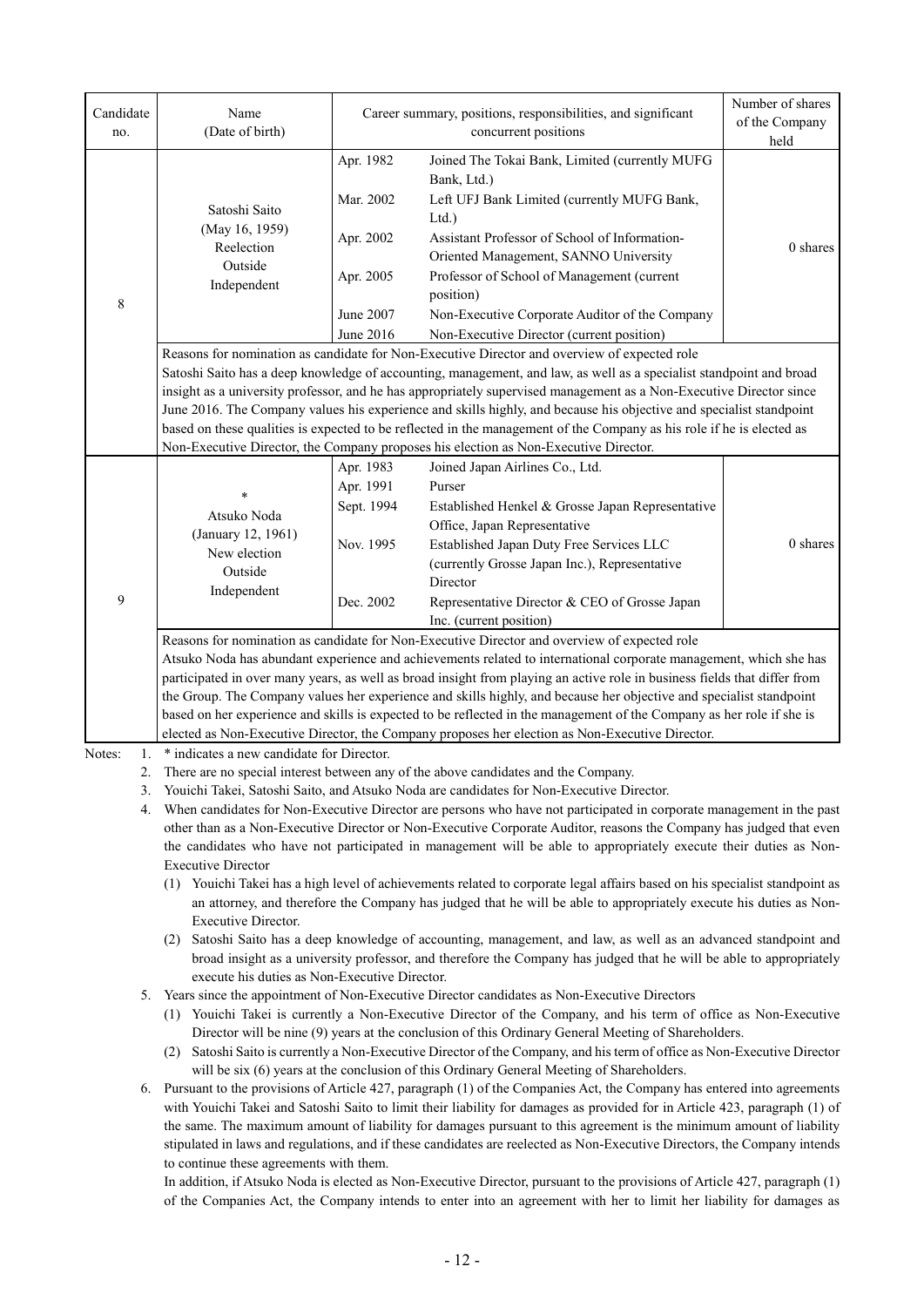provided for in Article 423, paragraph (1) of the same. The maximum amount of liability for damages pursuant to this agreement shall be the minimum amount of liability stipulated in laws and regulations.

7. The Company has notified Tokyo Stock Exchange, Inc. of the designation of Youichi Takei and Satoshi Saito as independent directors who are unlikely to have conflicts of interest with general shareholders, whose designation is required by Tokyo Stock Exchange, Inc. If these candidates are reelected as Non-Executive Directors, the Company intends for them to continue to serve as independent directors.

In addition, if Atsuko Noda is elected as Non-Executive Director, the Company intends for her to serve as an independent director who is unlikely to have conflicts of interest with general shareholders, whose designation is required by Tokyo Stock Exchange, Inc.

- 8. The number of shares of the Company held by Director candidates includes holdings via the Nippon Thompson Officers Shareholders' Association.
- 9. Summary of directors & officers liability insurance policy

The Company has entered into a directors & officers liability insurance policy with an insurance company with Directors as the insured, as provided for in Article 430-3, paragraph (1) of the Companies Act. The Company intends to renew this policy in September 2022.

If the election of each candidate in this proposal is approved and passed, each candidate will be included in the insured.

(1) Summary of insurance incidents covered

The policy covers losses that may arise from the insured's assumption of liability incurred in the course of the performance of duties as an officer or a person at a certain position, or receipt of claims pertaining to the pursuit of such liability.

(2) Insurance premiums

All insurance premiums are borne by the Company.